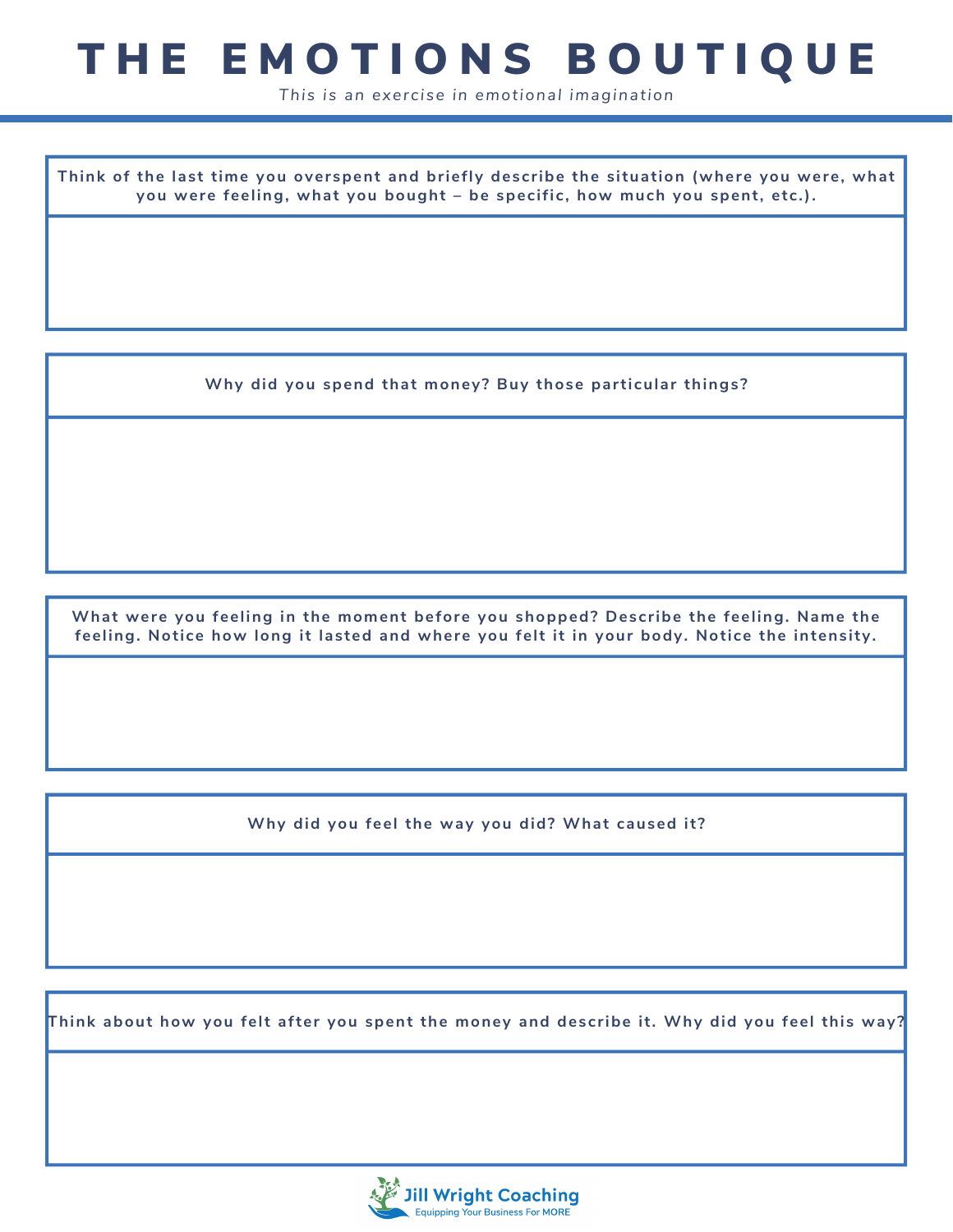## THE EMOTIONS BOUTIQUE

*This is an exercise in emotional imagination*

**Think about how you felt the next day. Describe it and why you felt this way.**

**If you charged your purchases on a credit card, describe how you felt when you received the credit card statement in the mail. Why did you feel this way?**

**From the list of emotions on the next page, select 5 positive emotions and 5 negative emotions. Put them into the shopping carts below. 5 Positive Emotions 5 Negative Emotions**

**Why did you select each of the emotions you selected? 5 Positive Emotions 5 Negative Emotions**